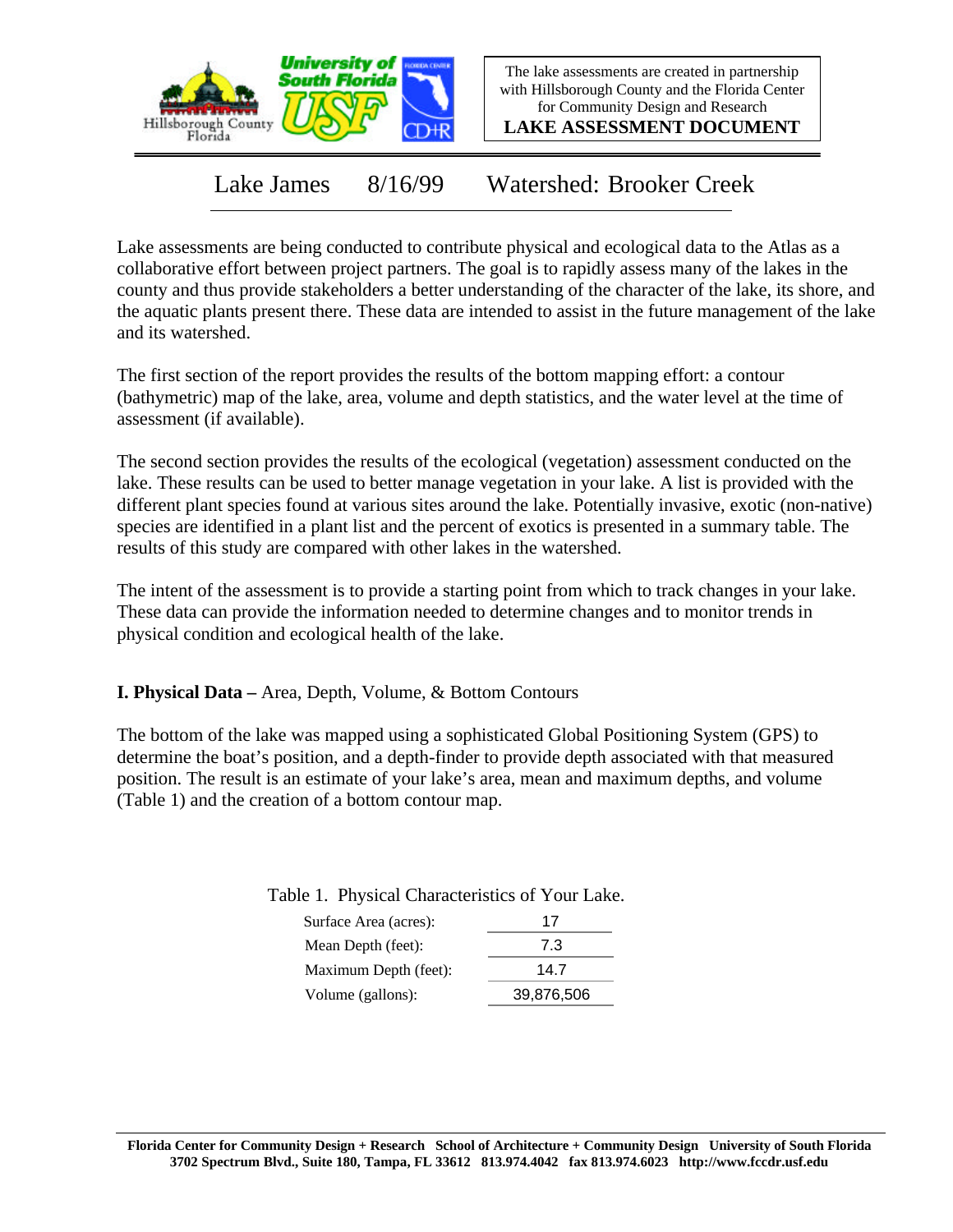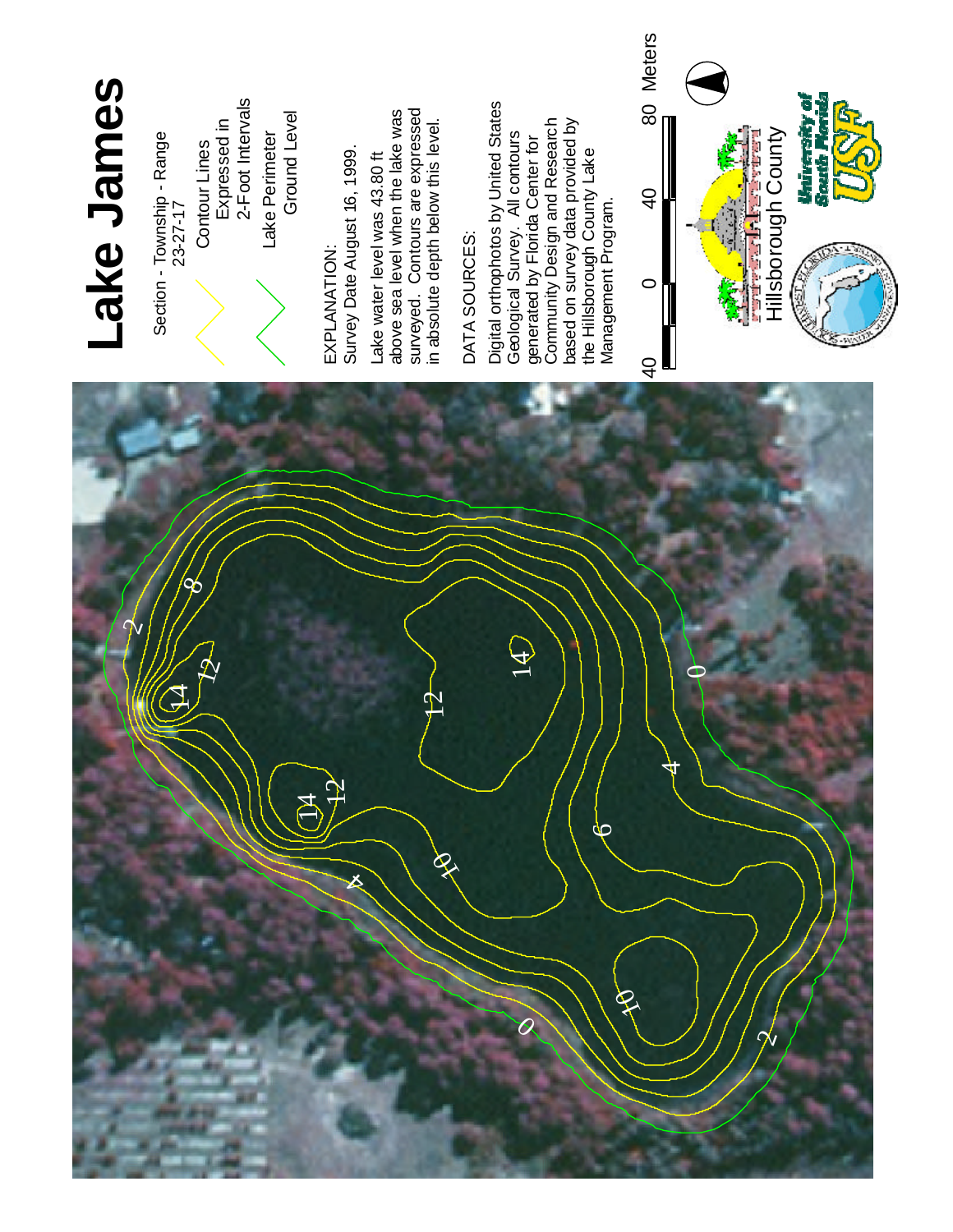

**LAKE ASSESSMENT DOCUMENT**

Lake James 8/16/99 Watershed: Brooker Creek

## **II. Ecological Data**

Aquatic Plant Survey

Approximately equispaced sites are haphazardly mapped around the lake and the aquatic plants at each site are surveyed. The total number of species from all sites is used to approximate the total diversity of aquatic plants and the percent of invasive-exotic plants on the lake and in the watershed (Table 2). Many of these plants are considered ecologically harmful, as they tend to out-compete native species. Such "nuisance" plants can also make boating and other recreational activities difficult or impossible. The common and scientific names of plant species found on your lake are listed in Table 3.

> Table 2. Comparison of species diversity between your lake and other assessed lakes located within your watershed.

|                        |    | Lake James Brooker Creek<br>(Average) |  |
|------------------------|----|---------------------------------------|--|
| Number of Taxa:        | 50 | 31                                    |  |
| Percent Exotic Plants: | 6% | 14%                                   |  |

Table 3. Botanical and common names of the most commonly found plants on your lake. Percent frequency (of occurence), habit (location where found), status (native or exotic), and EPPC status are provided.

|      |           |         | <b>EPPC</b> |
|------|-----------|---------|-------------|
| 100% | Emergent  | Unknown | <b>NL</b>   |
| 100% | Floating  | Native  | NL.         |
| 100% | Floating  | Native  | NL.         |
| 100% | Emergent  | Native  | NL.         |
| 100% | Submersed | Native  | NL.         |
| 86%  | Emergent  | Native  | NL.         |
| 86%  | Floating  | Native  | NL          |
| 86%  | Emergent  | Native  | NL.         |
| 71%  | Emergent  | Native  | NL.         |
| 71%  | Emergent  | Native  | NL          |
| 71%  | Emergent  | Native  | NL          |
| 71%  | Emergent  | Exotic  |             |
| 71%  | Emergent  | Native  | NL          |
| 71%  | Emergent  | Native  | <b>NL</b>   |
| 57%  | Submersed | Native  | NL.         |
| 57%  | Emergent  | Native  | <b>NL</b>   |
|      |           |         |             |

Florida Center for Community Design + Research School of Architecture + Community Design University of South Florida 3702 Spectrum Blvd., Suite 180, Tampa, FL 33612 813.974.4042 fax 813.974.6023 http://www.fccdr.usf.edu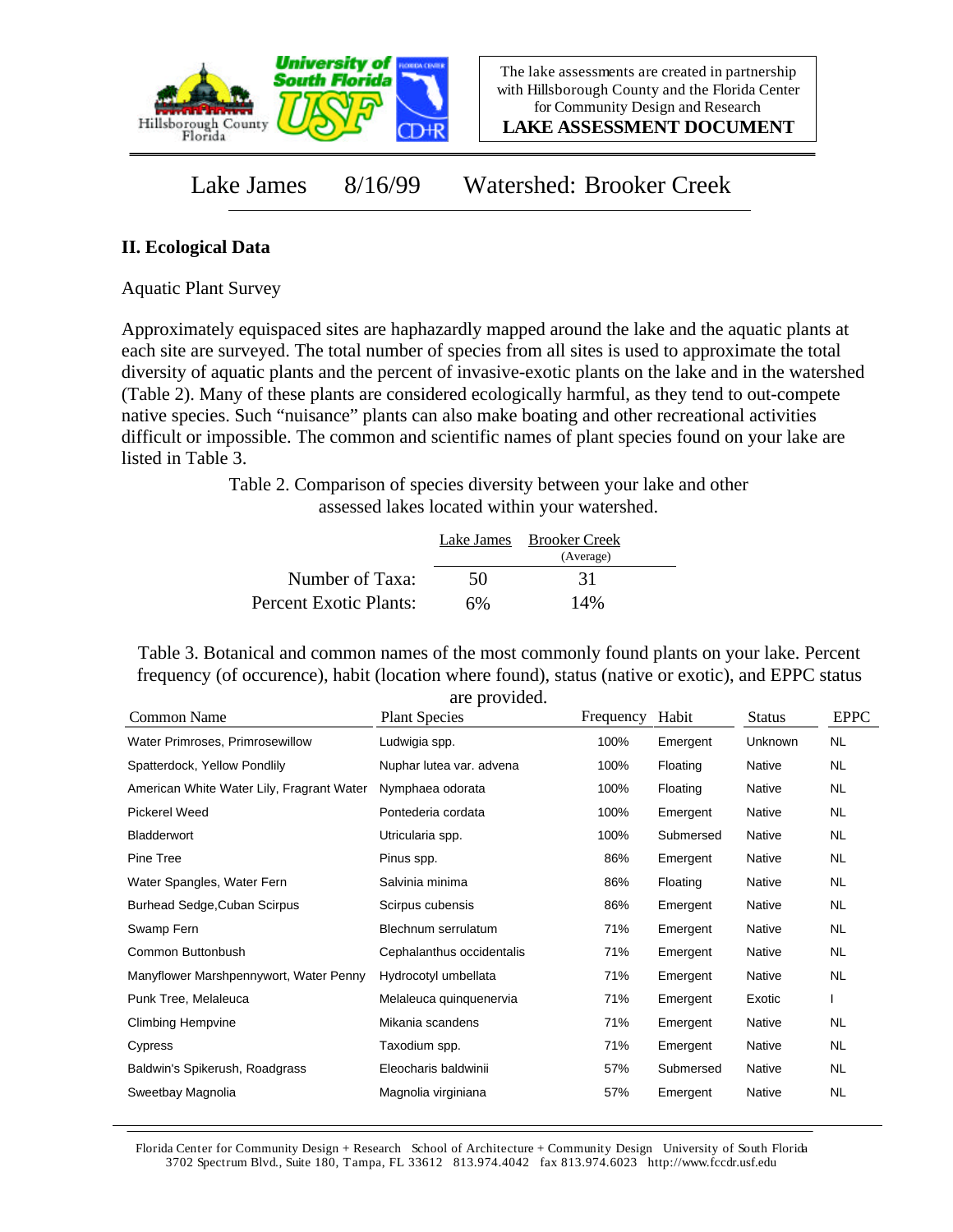Lake James 8/16/99 Watershed: Brooker Creek

| Wax Myrtle                            | Myrica cerifera           | 57% | Emergent  | Native        | NL        |
|---------------------------------------|---------------------------|-----|-----------|---------------|-----------|
| Willow                                | Salix spp.                | 57% | Emergent  | Native        | NL        |
| <b>Fragrant Flatsedge</b>             | Cyperus odoratus          | 43% | Emergent  | <b>Native</b> | <b>NL</b> |
| Dahoon Holly                          | llex cassine              | 43% | Emergent  | Native        | NL        |
| Creeping Primrosewillow, Red Ludwigia | Ludwigia repens           | 43% | Emergent  | Native        | NL        |
| Southern Waternymph                   | Najas guadelupensis       | 43% | Submersed | Native        | NL        |
| Laurel Oak; Diamond Oak               | Quercus laurifolia        | 43% | Emergent  | <b>Native</b> | NL.       |
| Marsh St. John's Wort                 | Triadenum virginicum      | 43% | Emergent  | <b>Native</b> | <b>NL</b> |
| Cattails                              | Typha spp.                | 43% | Emergent  | Native        | NL        |
| Southern Red Maple                    | Acer rubrum var. trilobum | 29% | Emergent  | Native        | <b>NL</b> |
| Algal Mats, Floating                  | Algal spp.                | 29% | Floating  | Unknown       | Unknow    |
| Pigweed, Water Hemp                   | Amaranthus australis      | 29% | Emergent  | Native        | <b>NL</b> |
| Muskgrass                             | Chara spp.                | 29% | Submersed | Native        | NL        |
| Sedge                                 | Cyperus spp.              | 29% | Emergent  | Unknown       | <b>NL</b> |
| Southern Wood Fern                    | Dryopteris Iudoviciana    | 29% | Emergent  | Native        | <b>NL</b> |
| False Daisy, Yerba De Tajo            | Eclipta alba (prostrata)  | 29% | Emergent  | Native        | NL        |
| <b>Morning Glory</b>                  | Ipomoea spp.              | 29% | Emergent  | Unknown       | <b>NL</b> |
| Maidencane                            | Panicum hemitomon         | 29% | Emergent  | <b>Native</b> | <b>NL</b> |
| <b>Torpedo Grass</b>                  | Panicum repens            | 29% | Emergent  | Exotic        | L         |
| Filamentous Algae, Algal Mats         | Algae, Filamentous        | 14% | Floating  | Native        | NL        |
| Asian Pennywort, Coinwort, Spadeleaf  | Centella asiatica         | 14% | Emergent  | Native        | <b>NL</b> |
| Wild Taro, Dasheen, Coco Yam          | Colocasia esculenta       | 14% | Emergent  | Exotic        | L         |
| Swamp lily                            | Crinum americanum         | 14% | Emergent  | Native        | NL        |
| Loblolly Bay                          | Gordonia lasianthus       | 14% | Emergent  | Native        | NL        |
| Fourpetal St. John's-Wort             | Hypericum tetrapetalum    | 14% | Emergent  | Native        | NL        |
| Carolina Redroot                      | Lachnanthes caroliniana   | 14% | Emergent  | Native        | NL        |
| Royal Fern                            | Osmunda regalis           | 14% | Emergent  | Native        | <b>NL</b> |
| Swampbay                              | Persea palustris          | 14% | Emergent  | Native        | NL        |
| Marsh Fleabane, Camphorweed           | Pluchea spp.              | 14% | Emergent  | Native        | NL.       |
| Smartweed, Knotweed                   | Polygonum spp.            | 14% | Emergent  | <b>Native</b> | <b>NL</b> |
| Arrowhead                             | Sagittaria ssp.           | 14% | Emergent  | Native        | <b>NL</b> |
| Elderberry                            | Sambucus canadensis       | 14% | Emergent  | Native        | NL        |
| Catbriar, Greenbriar                  | Smilax spp.               | 14% | Emergent  | Native        | <b>NL</b> |
| Tapegrass                             | Vallisneria americana     | 14% | Submersed | <b>Native</b> | <b>NL</b> |
|                                       |                           |     |           |               |           |